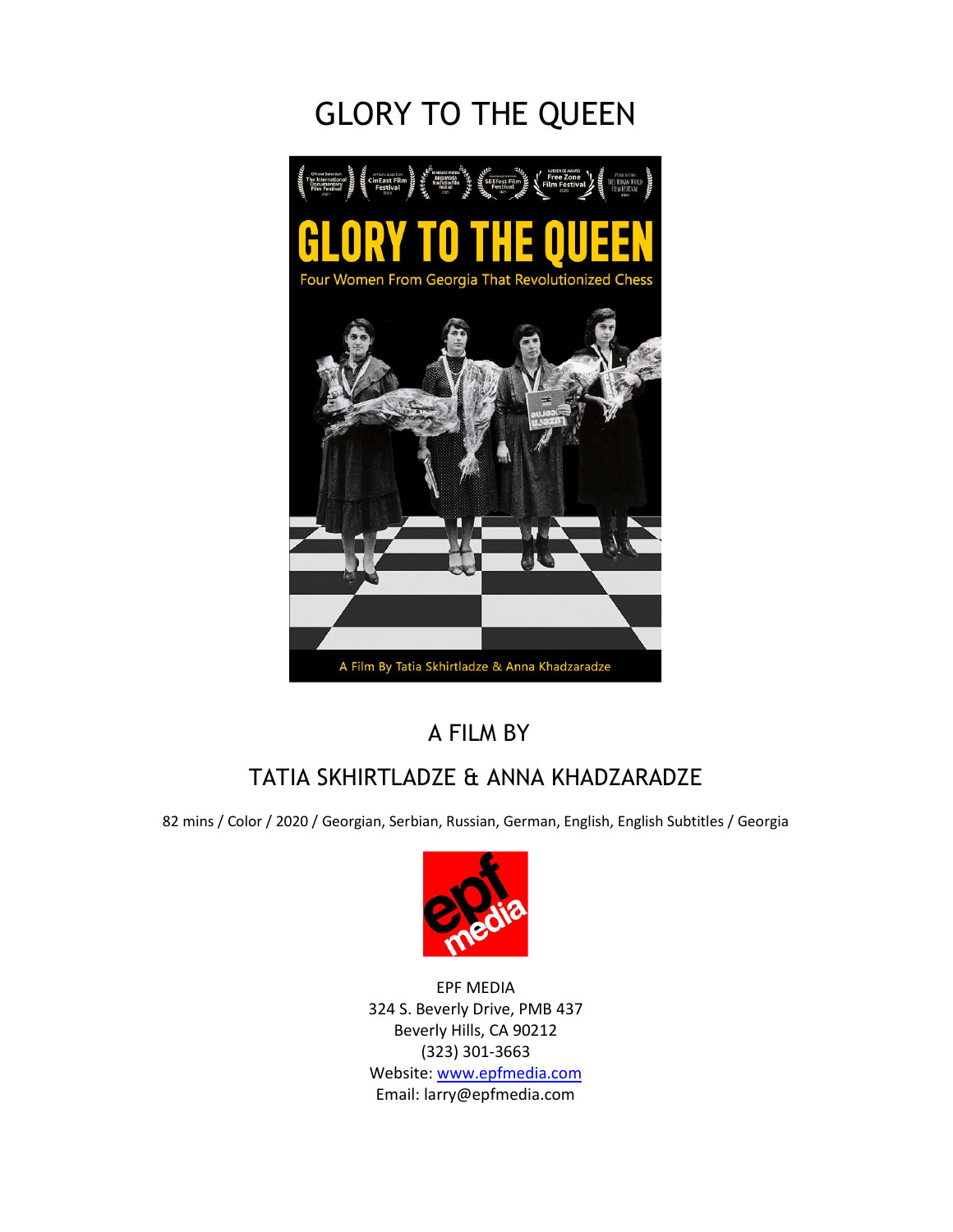### **FESTIVALS AND AWARDS**

**Women in Film Best Pitch Award from EWA Network and Film Ceenter Serbia at the Fest Forward Film festival in Belgrade, Serbia** 

## **Audience Award - Free Zone Film Festival, Serbia Honorable Mention - Doqumenta Non-Fiction Film Festival, Mexico Honorable Mention - SEEfest Film Festival, U.S.**  CinéDOC-Tbilisi Film Festival, Georgia CinEast Film Festival, Luxembourg This Human World Film Festival, Austria The Hamburg International Queer Film Festival, Germany goEast Film Festival, Germany Bolzano Film Festival Bozen, Italy Mill Valley Film Festival, U.S. Kansas City FilmFest International, U.S. It's All True International Documentary Film Festival, Brazil JEONJU International Film Festival, Republic of Korea Vox Feminae International Film Festival, Croatia Internationales Frauen\* Film Fest Dortmund+Köln, Germany The International Documentary Film Festival, France Diagonale Festival of Austrian Film Sotto le stelle dell'Austria Film Series, Austria Espoo Ciné International Film Festival, Finland Millennium Docs Against Gravity, Poland The International Festival of Contemporary Arts – City of Women, Slovenia Osnabrück Independent Film Festival, Germany UnderhillFest, Montenegro Braunschweig International Film Festival, Germany The International Documentary Film Festival One World, Slovakia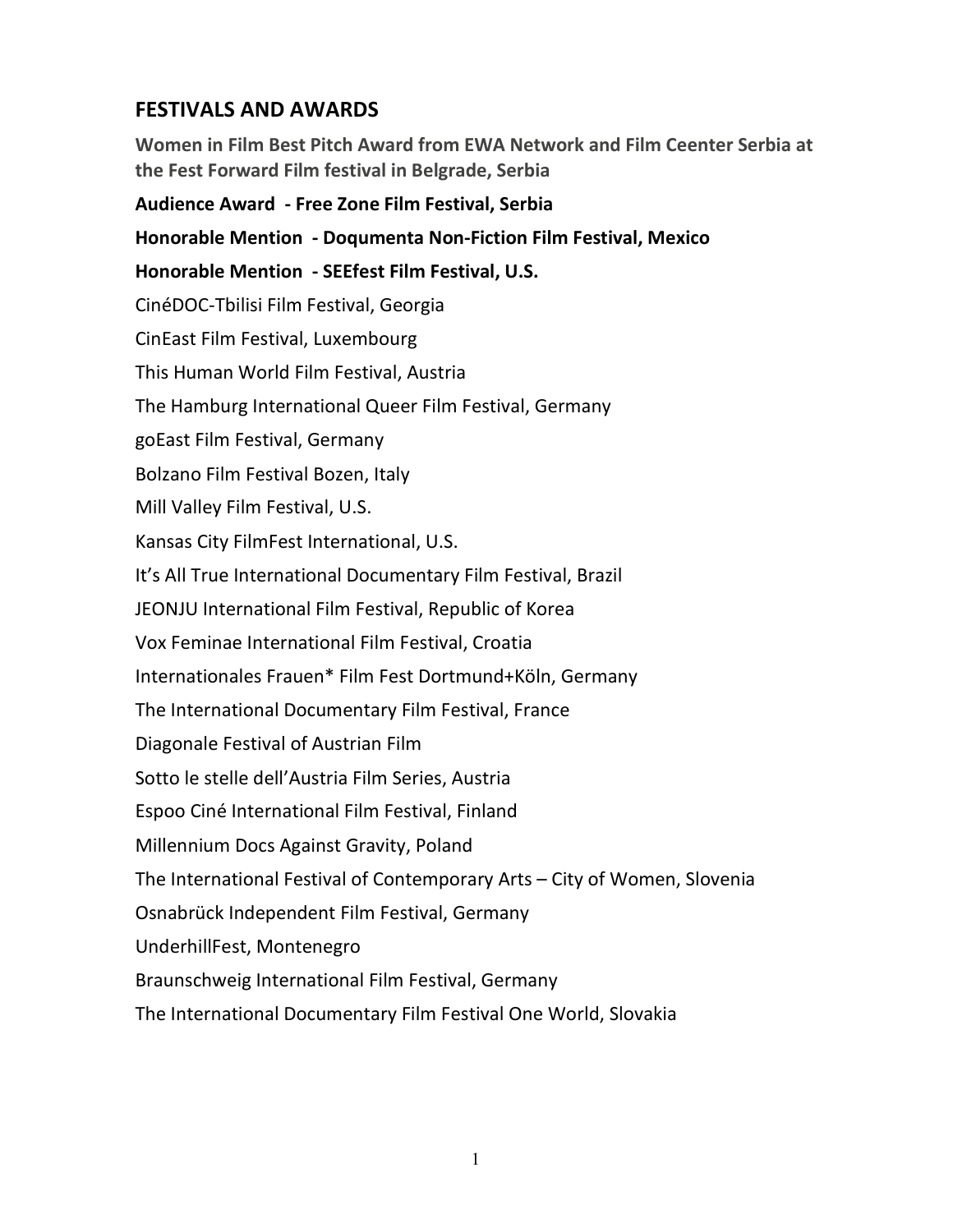### **SYNOPSIS**

**Glory to the Queen** reveals the intertwined lives of international chess heroes: Nona Gaprindashvili, Nana Alexandria, Maia Chiburdanidze and Nana Ioseliani. These four legendary female players from Georgia revolutionized women's chess and became Soviet icons of women's empowerment. The women leave a lasting legacy. They played together on the Soviet Union's Olympic team, but they were also competitive with each other. Glory to the Queen brings them together again after a 25-year break, to remember their competitions and friendship. Now older, they are still important icons of the sport and the country.

### **DIRECTORS' STATEMENT**

I was born and raised in the Soviet Republic of Georgia, at a time of upheaval and historical transformation during the 1970s and 1980s. Nona Gaprindashvili, Nana Alexandria, Maia Chiburdanidze and Nana Ioseliani, the four best female chess players in the world at that time, who are the subject of my film, were my personal role models. Through them chess became for me a symbol of intellectual and personal emancipation and empowerment.

Glory to the Queen is a film about winning and losing on the chessboard and in life. It is a cinematic reflection on how women's struggle for independence and their rebellion against powerful male systems echoes in individual and collective life stories.

Two of my protagonists Nona Gaprindashvili and Maia Chiburdanidze held the Women's World Chess Champion title for almost 30 consecutive years. Nana Alexandria and Nana Ioseliani were hot on their heels. Nona was the first woman in the world to receive the prestigious title of Grandmaster playing successfully against men, followed then by Maia. The Soviet system celebrated them as idols as they achieved great success with so-called 'male talents' – such as analytical skills, intellect and combativeness.

Having lived abroad in western Europe for the past two decades, I have observed from afar a lot of regressive and reactionary trends developing in Georgia and throughout the whole region especially with regards to the treatment of women.

At some point, I started thinking about the heroines of my youth and I wondered what had happened to them. Nona, Maia and the two Nana's history is largely unknown. Incredibly famous during their active time, nowadays they are only remembered by a few chess specialists. Glory to the Queen counteracts this forgetting, finally giving them the stage they deserve.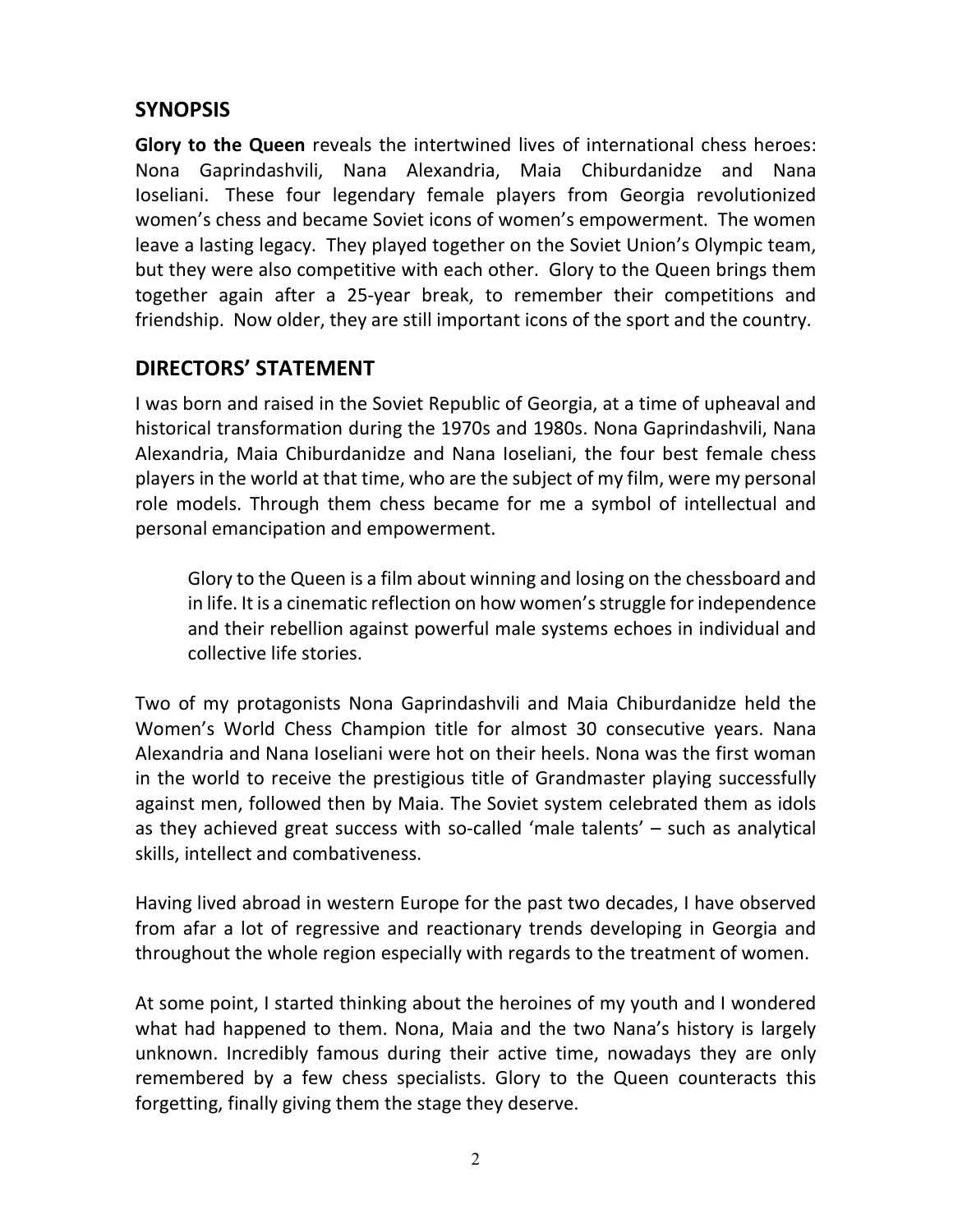In the film, they are followed separately in their private and public lives contemplating their past and the present. While they once played together on the same team, they were also competitors. The film shows the ambivalence of their relationship and their dedication to and love of chess. Unique archival Soviet era footage not only documents biographical commonalities and intersections, bonds and ties between the four women, it also reveals an unexpected side of Soviet propaganda.

The Serbian chess player and international journalist Milunka Lazarević plays the role of the narrator. The "Scheherazade" of chess history was the only person during the Cold War who nobody refused an interview. She knows all the stories and knows how to tell them well. She provides the viewer an extra dimension by giving a global perspective on this chapter in chess history that she compares to "landing on Mars or Jupiter."

Finally, **Glory to the Queen** has one more storyline: the "namesakes" – here we meet some of the countless women who at the time were named in honor of Nona, Maia and the two Nanas and now are a living reminder of our protagonists' legacy in Georgia. A cleaning lady, a train conductor, a business woman and many others all tell us how each of them came to be named after the chess stars. Their sometimes touching, sometimes strange, but always moving stories paint a vivid picture of the contemporary generation.

Tatia Skhirtladze

#### **DIRECTOR BIOGRAPHY**

Born in 1976 in Tbilisi, Georgia, Tatia (Tamar) Skhirtladze works and lives in Vienna, Austria. Graduated in Art Education in Tbilisi and Vienna and in Fine Arts in the Netherlands, Enschede, she currently teaches video art at the University of Applied Arts Vienna. Her artistic work oscillates between visual arts and film, with a focus on site-specific as well as long-term mix media concepts. She works for different film production companies in Vienna as camerawoman and editor for documentary films, develops film education modules and conducts workshops on audio-visual artistic practices.

Her first feature Documentary Glory to the Queen received Women in Film Best Pitch Award from EWA Network and Film Center Serbia at the Fest Forward Film festival in Belgrade, Serbia.